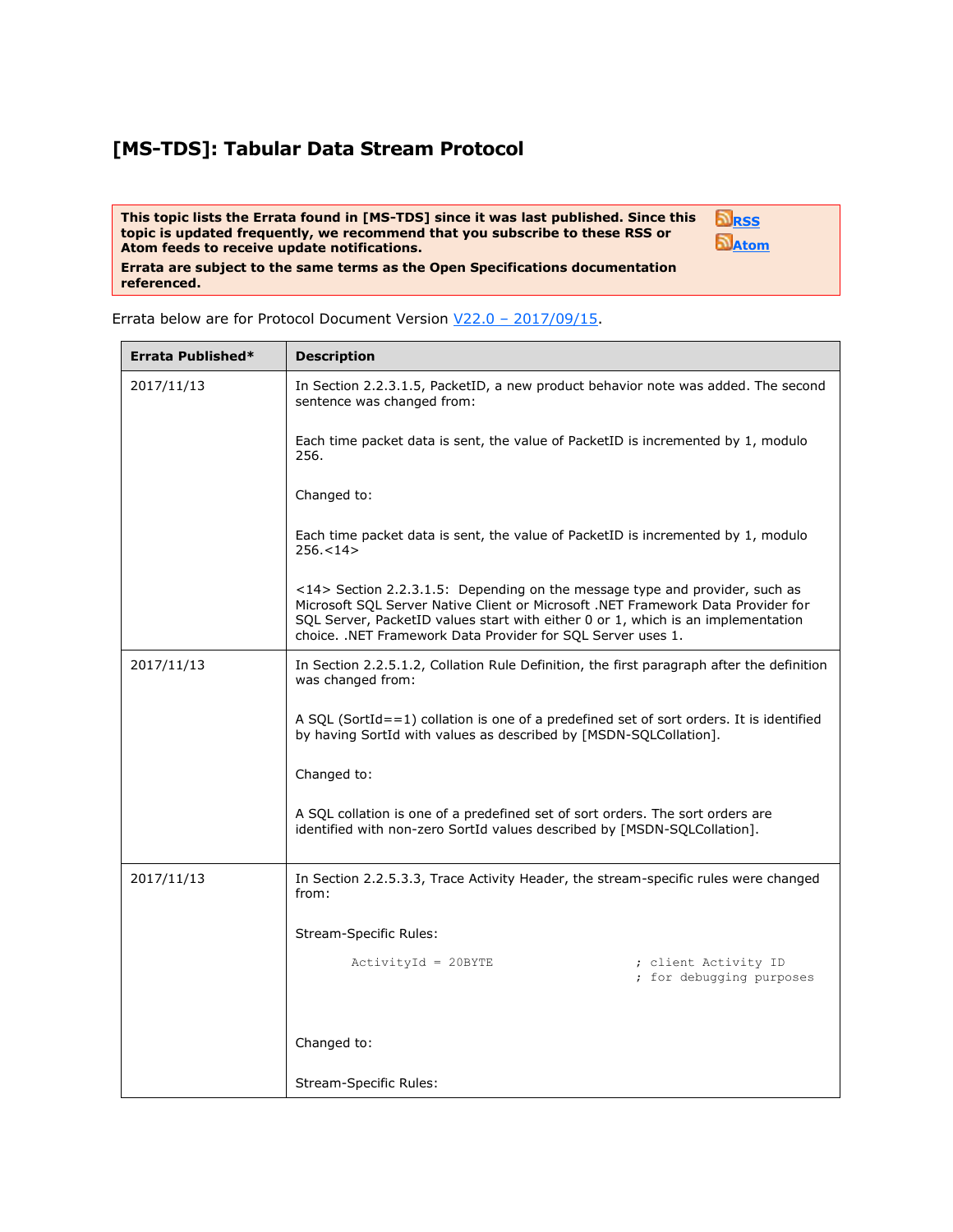| Errata Published* | <b>Description</b>                                                                                                                                                                                                                                                               |
|-------------------|----------------------------------------------------------------------------------------------------------------------------------------------------------------------------------------------------------------------------------------------------------------------------------|
|                   | GUID_ActivityID = 16 bytes ; client application<br>activity id<br>; used for debugging<br>purposes<br>ActivitySequence = ULONG ; client application<br>activity sequence<br>; used for debugging<br>purposes                                                                     |
|                   | In Section 2.2.6.5, PRELOGIN, the stream-specific rules were changed in part from:                                                                                                                                                                                               |
|                   | <b>Stream-Specific Rules:</b><br>$\mathbf{r}=\mathbf{r}+\mathbf{r}$<br>ACTIVITYID = 20BYTE ; client application<br>activity id<br>; used for debugging<br>purposes                                                                                                               |
|                   | $\sim 100$<br>Changed to:<br><b>Stream-Specific Rules:</b><br>$\bullet$ , $\bullet$ , $\bullet$ , $\bullet$                                                                                                                                                                      |
|                   | GUID ActivityID = 16 bytes ; client application<br>activity id<br>; used for debugging                                                                                                                                                                                           |
|                   | purposes<br>ActivitySequence = ULONG ; client application<br>activity sequence<br>; used for debugging<br>purposes<br>$\sim$ $\sim$ $\sim$ $\sim$                                                                                                                                |
| 2017/11/13        | In Section 2.2.5.5.3, XML Values, a new product behavior note was added. The last<br>sentence was changed from:<br>Note The actual data value format associated with a XML data type definition<br>stream uses the Microsoft SQL Server Binary XML structure [MS-BINXML] format. |
|                   | Changed to:<br>Note The actual data value format associated with a XML data type definition<br>stream uses the Microsoft SQL Server Binary XML structure [MS-BINXML]<br>format. $<$ 22><br><22> Section 2.2.5.5.3: When a .NET Framework Data Provider for SQL Server            |
|                   | accesses an XML field, the returned data value is encoded in [MS-BINXML] format.<br>For other providers, the value is sent in Unicode text format.                                                                                                                               |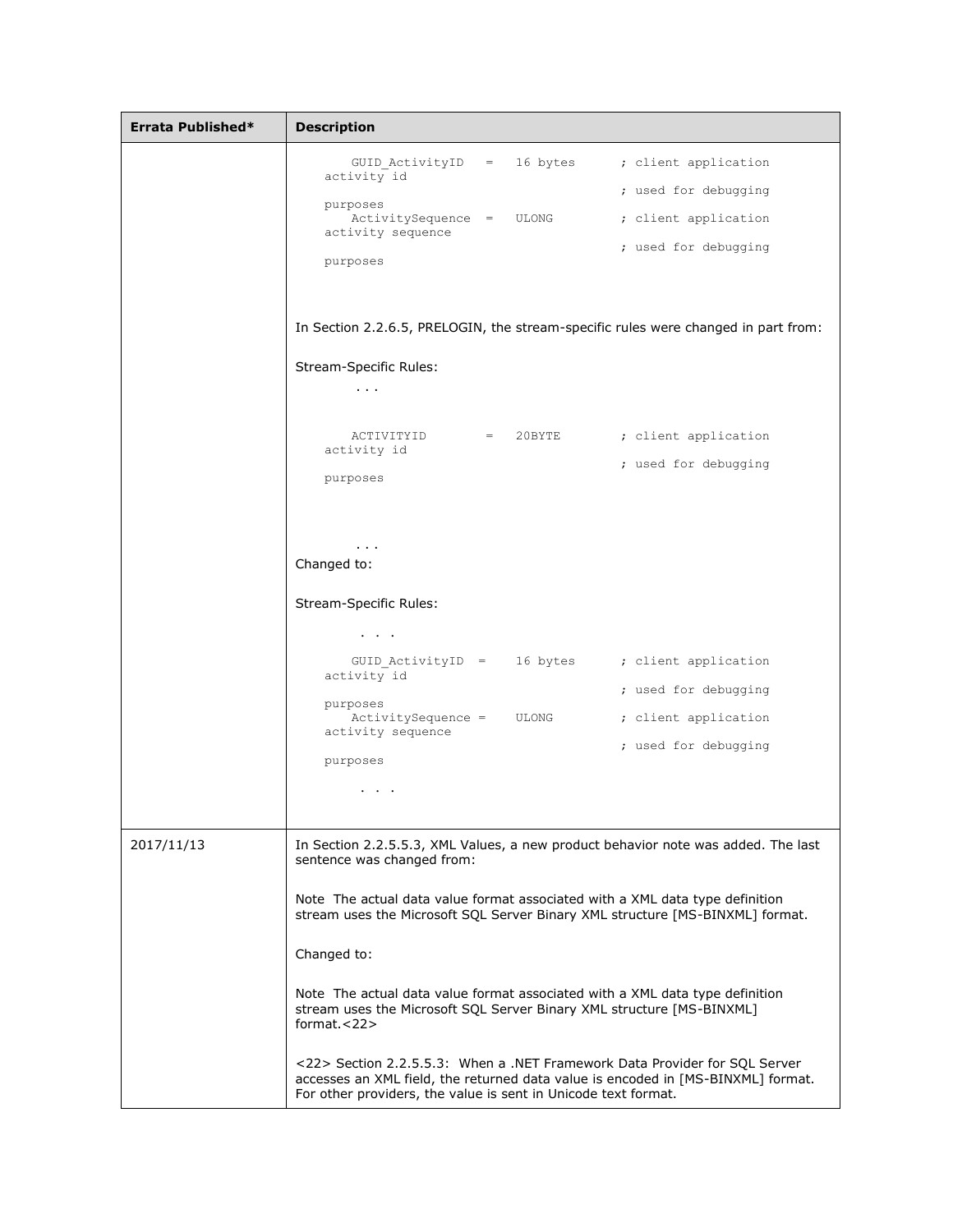| Errata Published* | <b>Description</b>                                                                                                                                                                                                                                                                                                                                                                                                                                                                                                                                                                |
|-------------------|-----------------------------------------------------------------------------------------------------------------------------------------------------------------------------------------------------------------------------------------------------------------------------------------------------------------------------------------------------------------------------------------------------------------------------------------------------------------------------------------------------------------------------------------------------------------------------------|
|                   | In Section 2.2.6.4, LOGIN7, a new product behavior note was added regarding the<br>fSendYukonBinaryXML bit. In the OptionFlags3 row of the Stream Parameter Details<br>table, the third bullet was changed from:                                                                                                                                                                                                                                                                                                                                                                  |
|                   | fSendYukonBinaryXML: 1 if XML data type instances are returned as binary<br>XML.                                                                                                                                                                                                                                                                                                                                                                                                                                                                                                  |
|                   | Changed to:                                                                                                                                                                                                                                                                                                                                                                                                                                                                                                                                                                       |
|                   | fSendYukonBinaryXML: 1 if XML data type instances are returned as binary<br>$\bullet$<br>XML. < 30                                                                                                                                                                                                                                                                                                                                                                                                                                                                                |
|                   | <30> Section 2.2.6.4: SQL Server implementations do not inspect the<br>fSendYukonBinaryXML bit. When using the .NET Framework Data Provider for SQL<br>Server, the server sends binary XML if the TDS version is 7.2 or later.                                                                                                                                                                                                                                                                                                                                                    |
| 2017/11/13        | In Section 2.2.6.4, LOGIN7, the last paragraph was changed from:                                                                                                                                                                                                                                                                                                                                                                                                                                                                                                                  |
|                   | Before submitting a password from the client to the server, for every byte in the<br>password buffer starting with the position pointed to by IbPassword, the client<br>SHOULD first swap the four high bits with the four low bits and then do a bit-XOR<br>with 0xA5 (10100101). After reading a submitted password, for every byte in the<br>password buffer starting with the position pointed to by IbPassword, the server<br>SHOULD first do a bit-XOR with 0xA5 (10100101) and then swap the four high bits<br>with the four low bits.                                     |
|                   | Changed to:                                                                                                                                                                                                                                                                                                                                                                                                                                                                                                                                                                       |
|                   | Before submitting a password from the client to the server, for every byte in the<br>password buffer starting with the position pointed to by ibPassword or<br>ibChangePassword, the client MUST first swap the four high bits with the four low<br>bits and then do a bit-XOR with 0xA5 (10100101). After reading a submitted<br>password, for every byte in the password buffer starting with the position pointed to<br>by ibPassword or ibChangePassword, the server MUST first do a bit-XOR with 0xA5<br>(10100101) and then swap the four high bits with the four low bits. |
| 2017/11/13        | In Section 2.2.7.4, COLMETADATA, a new product behavior note was added<br>regarding the fHidden bit flag. In the Flags row of the Token Stream Parameter<br>Details table, the tenth bullet was changed from:                                                                                                                                                                                                                                                                                                                                                                     |
|                   | fHidden is a bit flag. Its value is 1 if the column is part of a hidden primary key<br>$\bullet$<br>created to support a T-SQL SELECT statement containing FOR BROWSE.                                                                                                                                                                                                                                                                                                                                                                                                            |
|                   | Changed to:                                                                                                                                                                                                                                                                                                                                                                                                                                                                                                                                                                       |
|                   | fHidden is a bit flag. Its value is 1 if the column is part of a hidden primary key<br>$\bullet$<br>created to support a T-SQL SELECT statement containing FOR BROWSE.<41>                                                                                                                                                                                                                                                                                                                                                                                                        |
|                   | <41> Section 2.2.7.4: SQL Server 2016 supports the fHidden flag only through a<br>many-to-many result and by connecting via ODBC.                                                                                                                                                                                                                                                                                                                                                                                                                                                 |
| 2017/11/13        | In Section 3.3.5.1, Initial State, the two bullets were changed from:                                                                                                                                                                                                                                                                                                                                                                                                                                                                                                             |